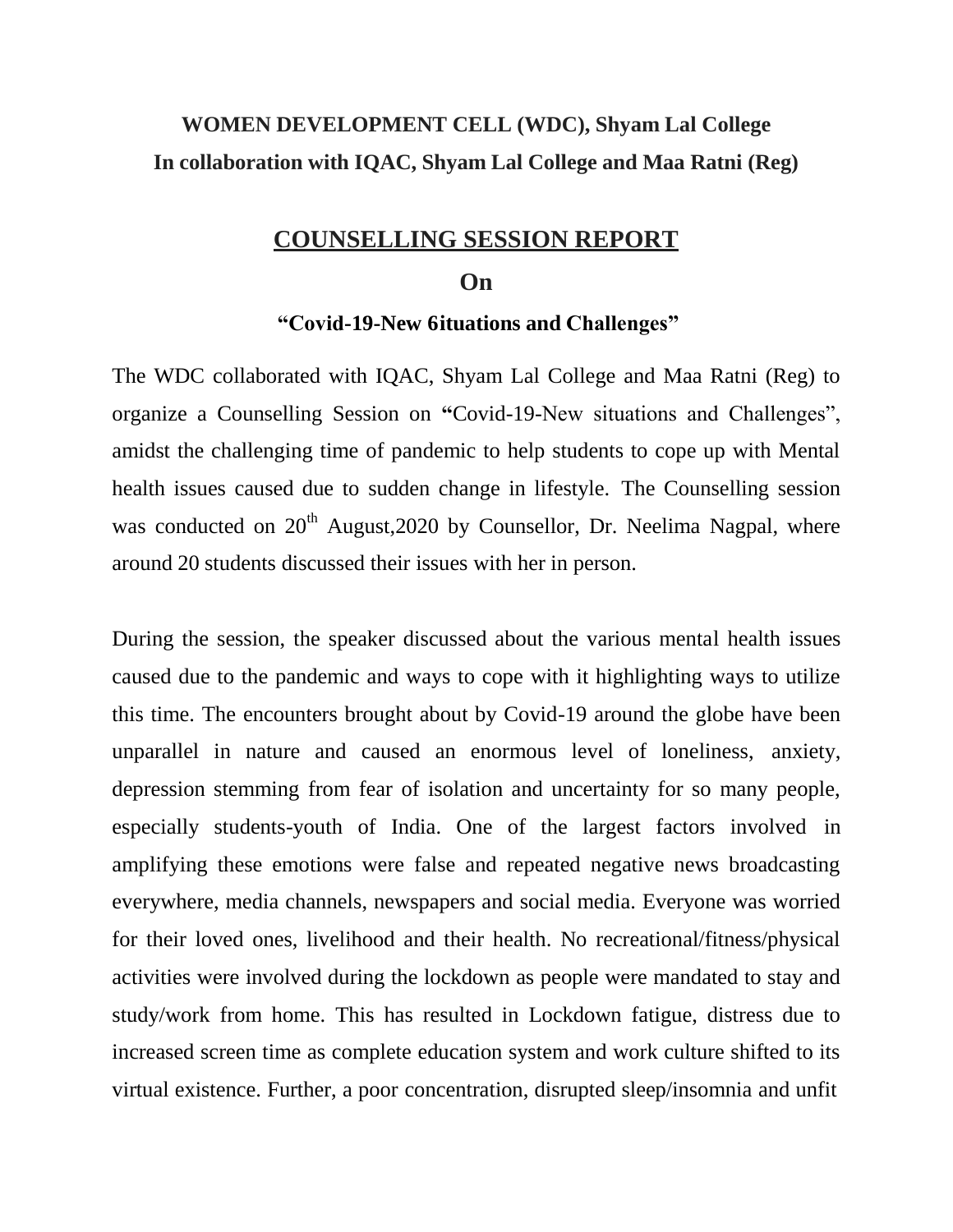eating patterns, increased social isolation and loosing interest in academic knowledge. Since it was quite difficult for most students to balance online studies with distractions offered in the same hardware. Also, there were economically weak students who were not even able to afford the gadgets for online studies leading to more distress and digital divide.

The speaker also mentioned many ways to deal with the earlier stated mental health challenges. It was advised that one should understand that they are not the only ones feeling this and there are healthy and practical ways to do away with the pessimistic emotions. There are various things that are out of one's control but by categorising them and focusing on the things that can be controlled, we can refuel ourselves and become more grounded and focused towards what we can control. One of the most crucial things that he mentioned was to prioritize self-care. Eating a healthy and plant-based diet, exercising at least 20-30minutes daily, keeping a regular sleep routine by decreasing screen time before sleep and incorporating some form of mindfulness and relaxation in schedule and taking time to meditate has been indeed important now more than ever before. Being gentle on yourself and not comparing your life to others on social media is also very important. He also restricted the audience from believing or spreading false news that was not authorised by the government as it played a major role in heightening emotions such as anxiety and fear. To face the ups and downs and difficult days it's better to use social support. There is absolutely no shame in sharing what you're going through with your family or friends and also it's important to listen to others too, to help them with the process.